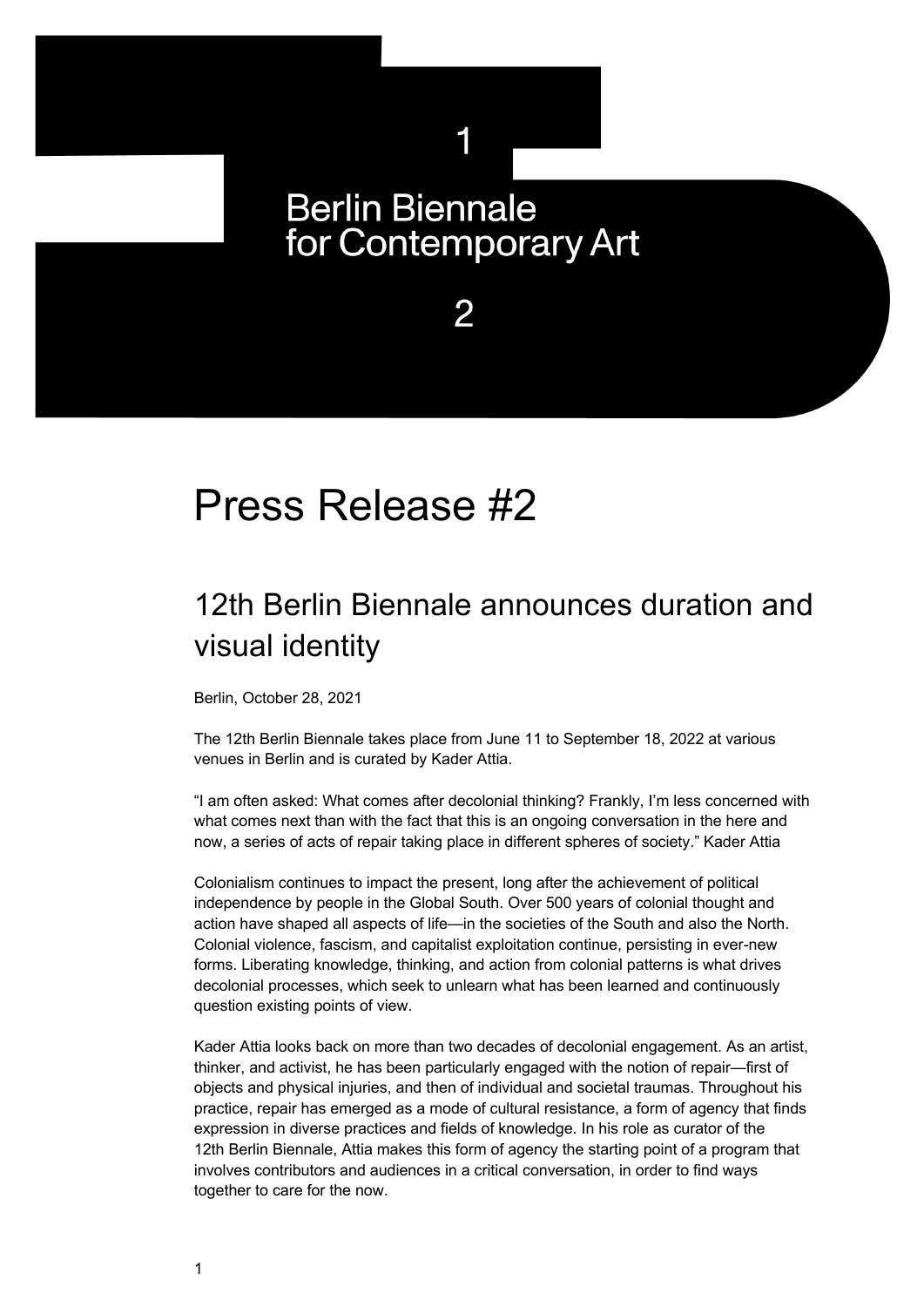Recognizing art as a special form of repair, the 12th Berlin Biennale unfolds around a set of questions. How can the decolonization of art be conceived—from the restitution of plundered goods to an anticolonial culture of memory? What role can non-Western feminist movements play in the reappropriation of history and identity? How are climate crisis and colonialism related? How can resource extraction be resisted and native knowledges acknowledged to preserve ecosystems?

With exhibitions, interventions, and events, the 12th Berlin Biennale will span diverse venues in the city, offering a discursive space that bridges different fields of knowledge production. From June 11 to September 18, 2022 a polyphonic debate unfolds, convening artists, scholars, and activists to map the world with its ruptures and contradictions, create counter-trajectories to the colonial narrative, and collaboratively shape new forms of agency for the future.

#### **The 12th Berlin Biennale's visual Identity**

The visual identity for the 12th Berlin Biennale for Contemporary Art is based on a set of twelve abstract, graphic sculptures loosely based on the letter "B." These shapes are adapted to various formats and inspire visitors to interact with them. Whether in a physical setting, the digital sphere, or printed matter, the sculptures are conceived to both create and occupy different spaces.

Intentionally ambiguous and thus open for imaginative interpretations, these shapes can be read as maps, signs, or objects. Looking at these sculptures, one finds that the definitions between the inside and outside, the mapped and uncharted, the seen and unseen begin to blur. The sculptures thus encourage viewers to question their given knowledge and be open to new perspectives.

In contrast to the shifting shapes at the core of the visual identity, the logotype provides a recurrent spatial anchor. Finally, a broad color palette ranging from soft pastels to vibrant primary colors set different tones underscoring the various formats and themes of the 12th Berlin Biennale's program.

Martin Wecke is a designer and web developer based in Berlin. He specializes in applying experimental digital interactive formats to the design of dynamic visual systems, websites, and multimedia applications.

Fabian Maier-Bode is a graphic designer and type designer based in Berlin. Typography and font design are core elements of his practice, which focuses on developing progressive visual systems for both digital and analog applications.

The Berlin Biennale is organized by KUNST-WERKE BERLIN e. V. The Berlin Biennale is funded by the Kulturstiftung des Bundes (German Federal Cultural Foundation). The Kulturstiftung des Bundes is funded by the Beauftragte der Bundesregierung für Kultur und Medien (Federal Government Commissioner for Culture and the Media).